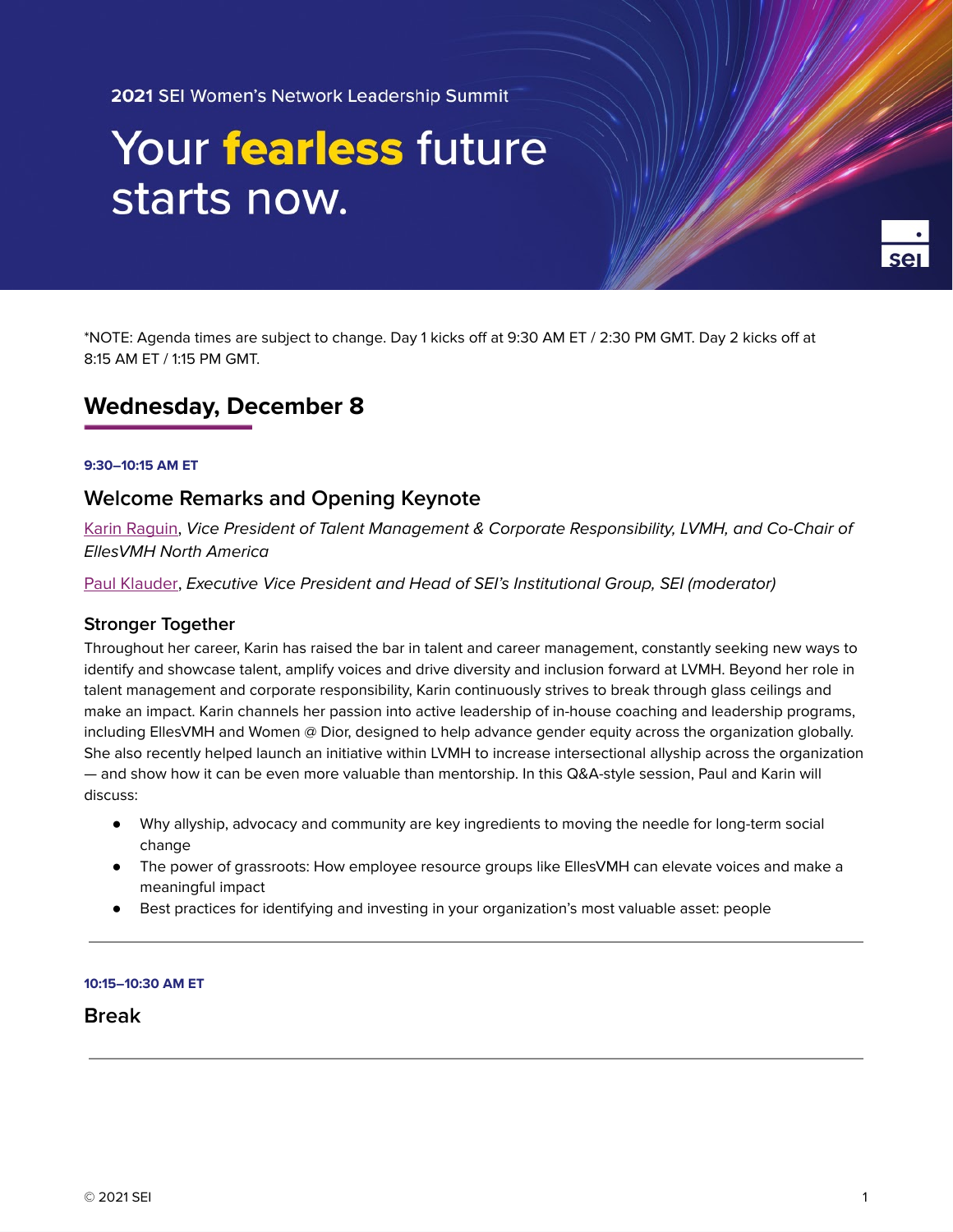#### **10:30–11:30 AM ET**

# **Three Talks. Three Ideas. One Hour.**

This session is designed with the famous "TED Talks" format. Hear three 20-minute talks.

## **Your Power Within**

Santoshi [Jugmohun](https://seiwomensleadershipsummit.com/speakers/#santoshi-jugmohun), Managing Director and Head of Operations for SEI's Institutional Group in South Africa, SEI

We all have power within ourselves, but do we consistently own it? Do we let limiting beliefs get in the way? In this talk, Santoshi will share her experiences in overcoming these barriers to success. She will discuss:

- The importance of having a vision for where you want to be and continuing to challenge yourself in pursuit of your goals
- Believing in your inner value and leveraging your unique skillset
- Her journey to joining a board and being her authentic self to help guide strategic direction and decisions

## **Breaking Stigma: You're Not Alone**

## [Andrew](https://seiwomensleadershipsummit.com/speakers/#andrew-onimus) Onimus, Director of Corporate Programs and Speaker, Minding Your Mind

Mental health challenges affect every single aspect of an individual's life, and the workplace is no exception. After these last 18 months, initiating conversations around mental wellness, self-care, and resources for help are key to providing awareness, understanding, and removing stigma. Minding Your Mind speaker Andrew Onimus will share his own struggles and hopeful recovery with depression and anxiety to attach real-life experiences to these relevant topics being discussed:

- Recognizing the signs and symptoms of anxiety, depression, and other mental health issues early on and steps to take action and address them
- The courage, skills, and specific language to help a friend, family member, or coworker in distress
- Managing re-entry anxiety it's important to know that people will be affected differently when returning to the office or work

# **Growth Does Not Come From Comfort**

## [Sheena](https://seiwomensleadershipsummit.com/speakers/#sheena-whitt) Whitt, Director of Operations, SEI

We are all capable of or rather responsible for paving our way to growth, finding happiness, solving problems and reaching personal goals. To do so, we must take ownership of our choices and be true to ourselves. Choosing to act can be uncomfortable, but getting through to the other side can offer great reward in the long run. Practice and confidence are essential. In her talk, Sheena will discuss:

- Seeing obstacles as learning opportunities can create many paths and lead to further development
- Identifying what can and can't be controlled in order to have the courage to embrace discomfort, take personal responsibility and make the choice to lead your own way
- Challenging yourself to choose your next move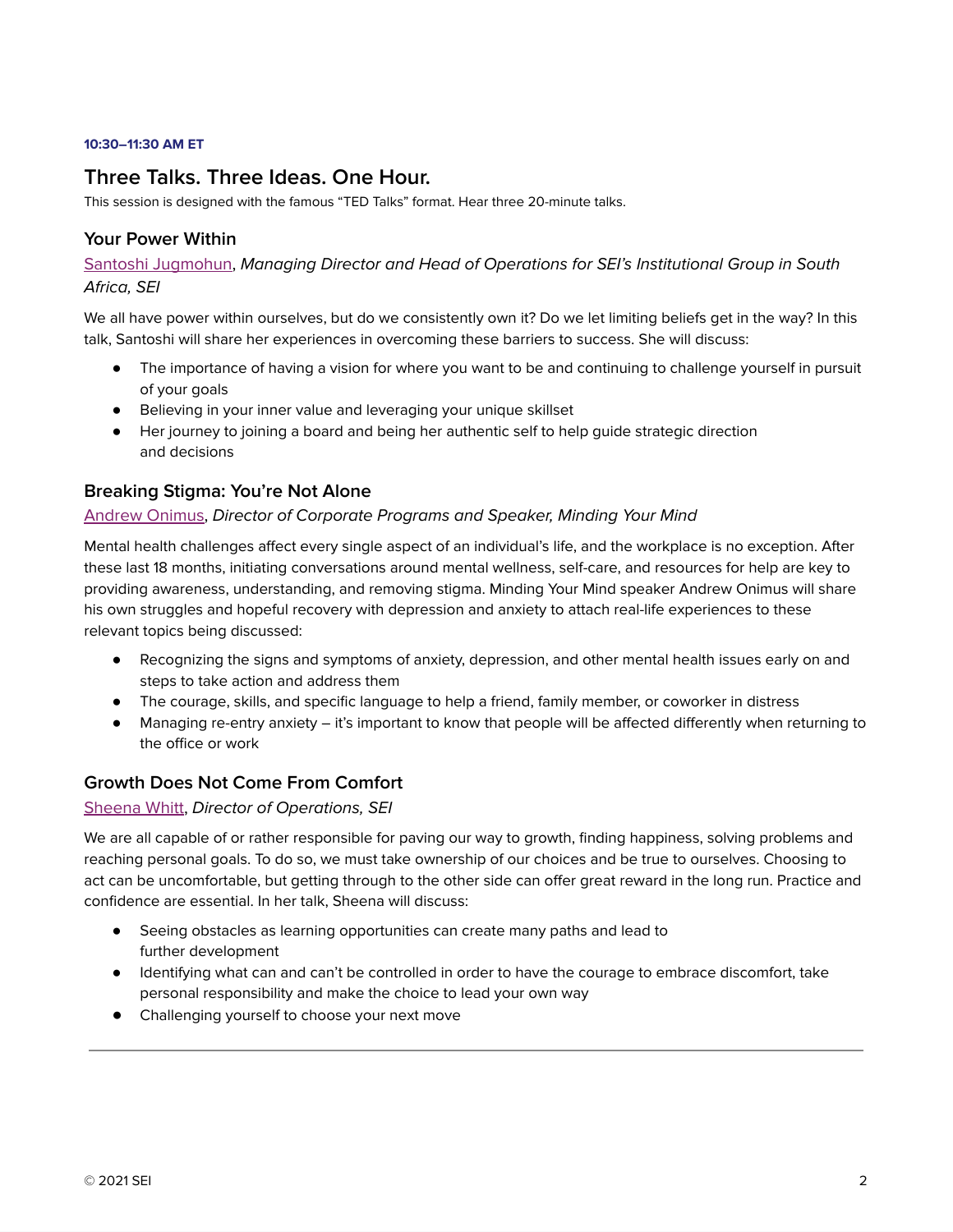#### **11:30–11:45 AM ET**

# **Break**

## **11:45 AM–12:30 PM ET**

# **Keynote Session**

Brad [Johnson](https://seiwomensleadershipsummit.com/speakers/#brad-johnson) and [David](https://seiwomensleadershipsummit.com/speakers/#david-smith) Smith, Co-authors of "Good Guys: How Men Can Be Better Allies for Women in the Workplace" and "Athena Rising: How and Why Men Should Mentor Women"

# **Cultivating a Culture of Allyship**

Gender-in-the-workplace experts David Smith and Brad Johnson present the best actions and practices bearing on gender allyship. They will quickly make the business case for male engagement in gender equality, while integrating why it is good for men, women and the organization. (Hint: Research shows when men are deliberately engaged in gender-inclusion programs, 96% of women in those organizations perceive real progress in gender equality, compared with 30% of women in organizations without strong male engagement.) They apply the latest research and organizational best practices, providing the "how to" for men, women, and organizational leaders who want to be intentional, inclusive, and excellent allies, leveraging mentorship, sponsorship, and workplace partnership to create a more inclusive culture where everyone thrives at work.

- Allyship is more than having good intentions. There is accountability for taking action and achieving results.
- Allyship traits and behaviors are part of your personal brand, and successful leaders recognize the benefits these can bring to allies, diverse talent and the organization.
- Building a culture of allyship also means gaining an understanding of the current allyship gap in how people overestimate what they think they are doing or want to achieve as allies.
- Everyday advocacy skills and best practices can be reframed as a continuum from mentor to sponsor that help people strategize their career, connect them to key influencers and provide the opportunities needed to advance.

## **12:30–1:00 PM ET**

# **Break: Mindfulness and Marketplace**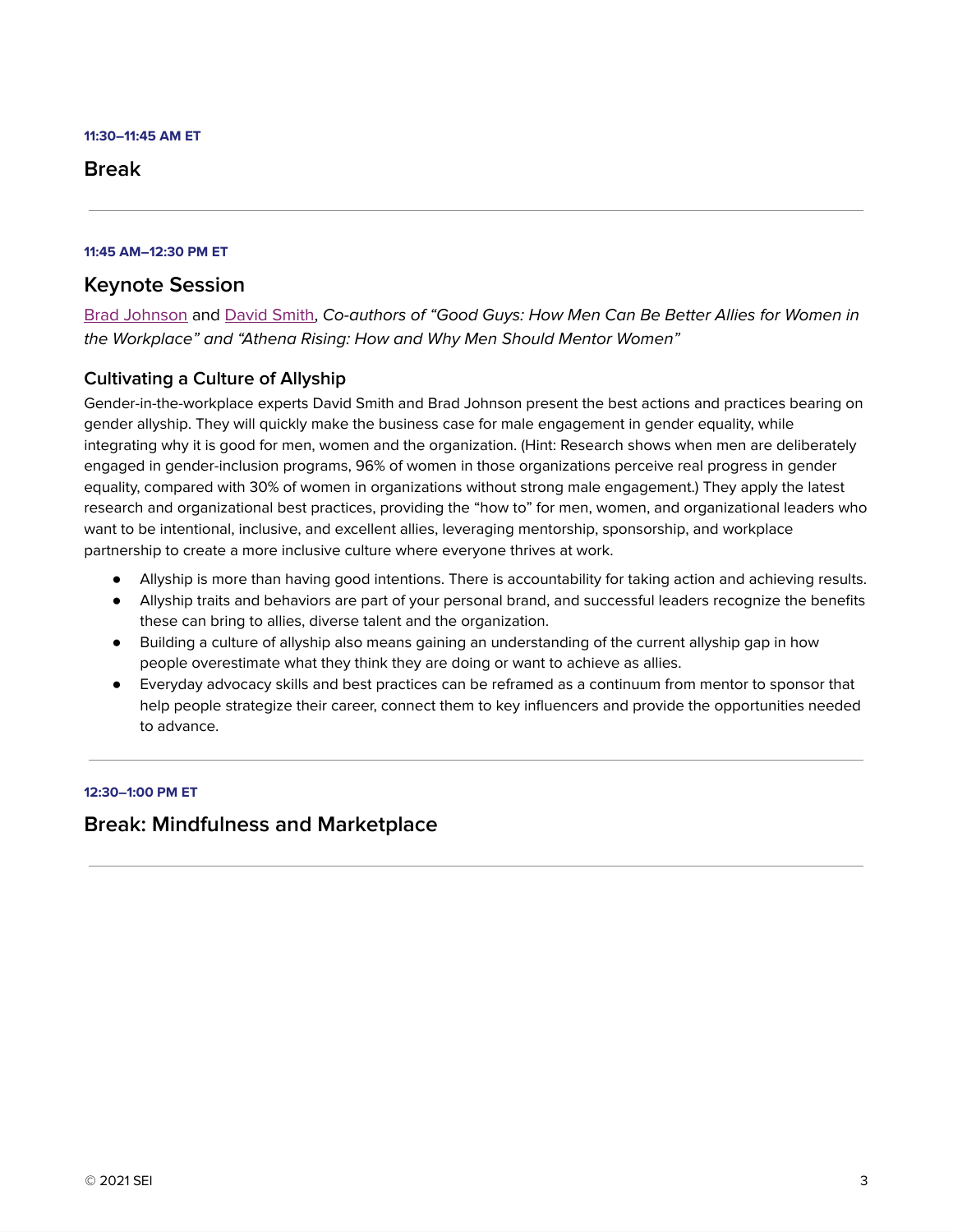#### **1:00–1:40 PM ET**

# **Breakout Sessions**

# **The Rise of ESG and Gender Lens Investing**

[Jana](https://seiwomensleadershipsummit.com/speakers/#jana-holt) Holt, Global Director of Sustainable Investing Solutions, SEI Marina [Leacock,](https://seiwomensleadershipsummit.com/speakers/#marina-leacock) Director and Portfolio Manager/Analyst, Lazard Asset Management J. [Womack,](https://seiwomensleadershipsummit.com/speakers/#j-womack) Managing Director of Investment Products & Personalization for Independent Advisor Solutions, SEI (moderator)

Global ESG assets are on track to exceed \$53 trillion by 2025. <sup>1</sup> This continued growth comes as a result of investors' increasing interest in a stronger alignment between their investments and their sustainability objectives, as well as a desire for more visibility into the those investments' actual impact. Gender lens investing is a thematic ESG approach focused on promoting gender equity through investments in issuers that advance women in leadership and perform well across multiple dimensions of gender equity. In this session, we will discuss:

- Driving forces behind recent adoption of sustainable investments and aligning portfolios with core values and UN Sustainable Development Goals (UN SDGs)
- Growing interest in gender lens investing and how gender equity can generate value for investors
- Quality and availability of gender diversity data globally

1 <https://www.bloomberg.com/professional/blog/esg-assets-may-hit-53-trillion-by-2025-a-third-of-global-aum/>

# **Carving a Career Path in Technology**

[Jacqueline](https://seiwomensleadershipsummit.com/speakers/#jacqueline-m-baker) Baker, Vice President of Startup Programming, AARP Innovation Labs [Shanoo](https://seiwomensleadershipsummit.com/speakers/#shanoo-maniar) Maniar, Service Delivery Head for the SEI Wealth Platform<sup>sM</sup>, SEI Lisa [Skeete](https://seiwomensleadershipsummit.com/speakers/#lisa-skeete-tatum) Tatum, Founder and CEO of LandIt April [Walker,](https://seiwomensleadershipsummit.com/speakers/#april-walker) GM, U.S. Microsoft Technology Centers Sanjay [Sharma](https://seiwomensleadershipsummit.com/speakers/#sanjay-sharma), Chief Technology Officer, SEI (moderator)

Technology is rapidly transforming our lives, businesses and the world by the day. Advancements in technology have led us to adopt new ways of communicating, collaborating, managing our finances, transporting, creating and more. With the continued rise in digital transformation and use of technology comes the need for even more talent and leadership. In this session, our panelists will share what drove them to pursue careers in technology and what excites them about the industry's future. We will discuss:

- Lessons learned throughout the panelists' career journeys
- Key trends and exciting innovations in technology to pay attention to in 2022 and beyond
- Advice to the next generation on pursuing a leadership role in technology or just entering the industry
- How to increasingly attract talent to career paths in STEM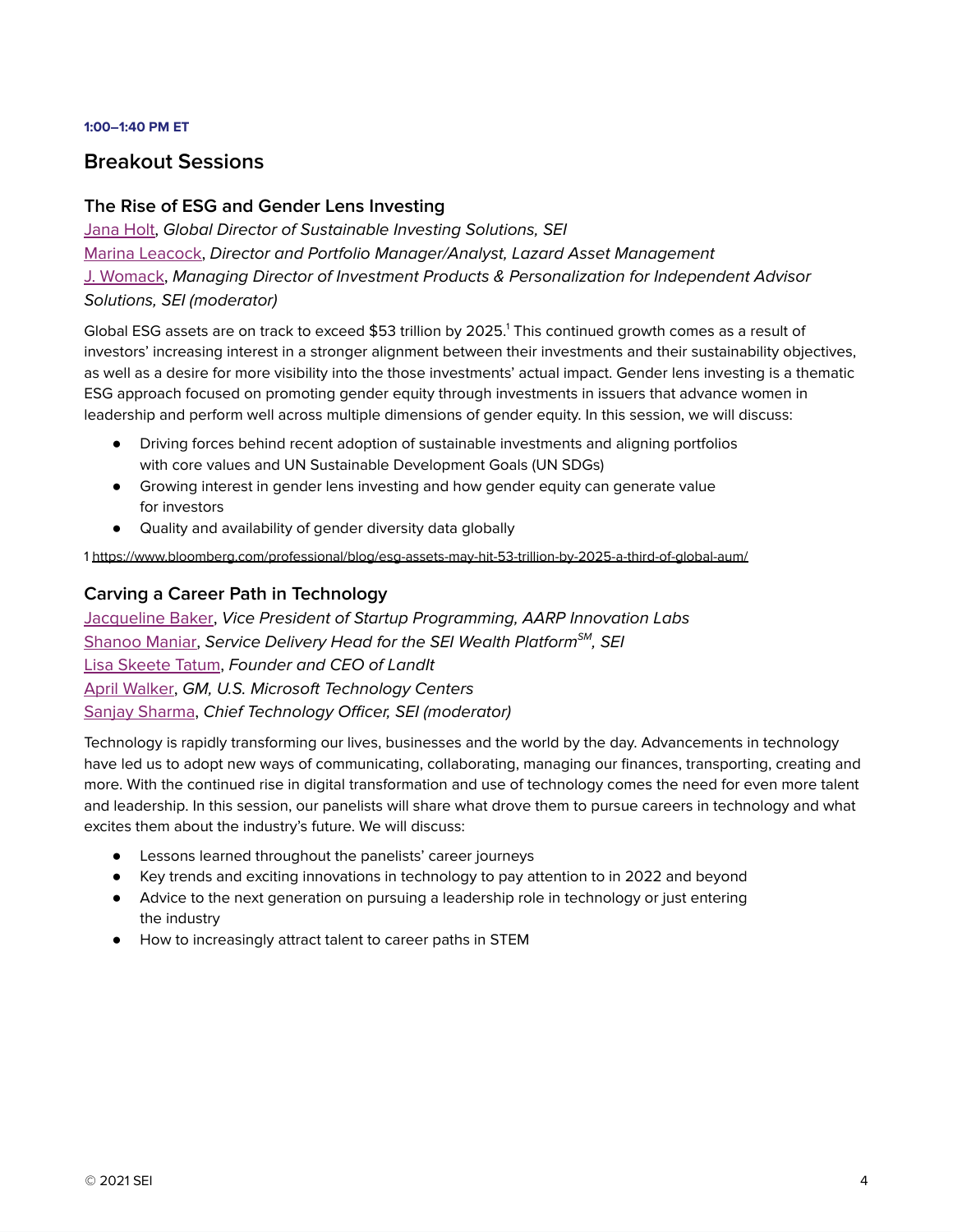# **Building Your Brand While Building a Brand**

Laura [Gentile](https://seiwomensleadershipsummit.com/speakers/#laura-gentile), Executive Vice President, Marketing ESPN & Commercial Marketing, Disney Media Networks [Binna](https://seiwomensleadershipsummit.com/speakers/#binna-kim) Kim, President and Co-Founder, Vested (moderator)

Throughout her career, Laura has always been building—building content, campaigns and entirely new brands like ESPNW. All the while, she has also placed great emphasis on building her personal brand and helping her peers do the same. In her nearly 20 years at ESPN, Laura has become synonymous with her brand as both a highly skilled marketing professional and an advocate for women in sports and media. Her personal brand wasn't developed by accident, but rather, it took persistence and passion for the things in which she believes. In their conversation, Laura and Binna will discuss:

- The value of staying true to your personal brand while advancing in your career
- How to take the first step in building a brand from the ground up
- The importance of advocating for yourself and fellow women in your industry

#### **2:00 – 2:40 PM ET**

# **Breakout Sessions**

## **Establishing Early Career Credibility**

Allie [Carey](https://seiwomensleadershipsummit.com/speakers/#allie-carey), Managing Director of Front Office Product, Independent Advisor Solutions by SEI

To propel your career forward or get exposure to new opportunities, it takes more than hard work in your role. It requires building a strong personal brand, creating a robust network and becoming known as a credible go-to within the organization. Gaining credibility and visibility do not happen overnight, but in this session, Allie will share three key strategies to do so that you can start using early on in your career. At the root of all three: the importance of leading with authenticity and integrity, and how doing so can inspire confidence amongst your team and key leaders. In this session, Allie will cover:

- Communication and how to focus on developing the skill
- Building strong relationships
- Embracing confidence and pushing through insecurity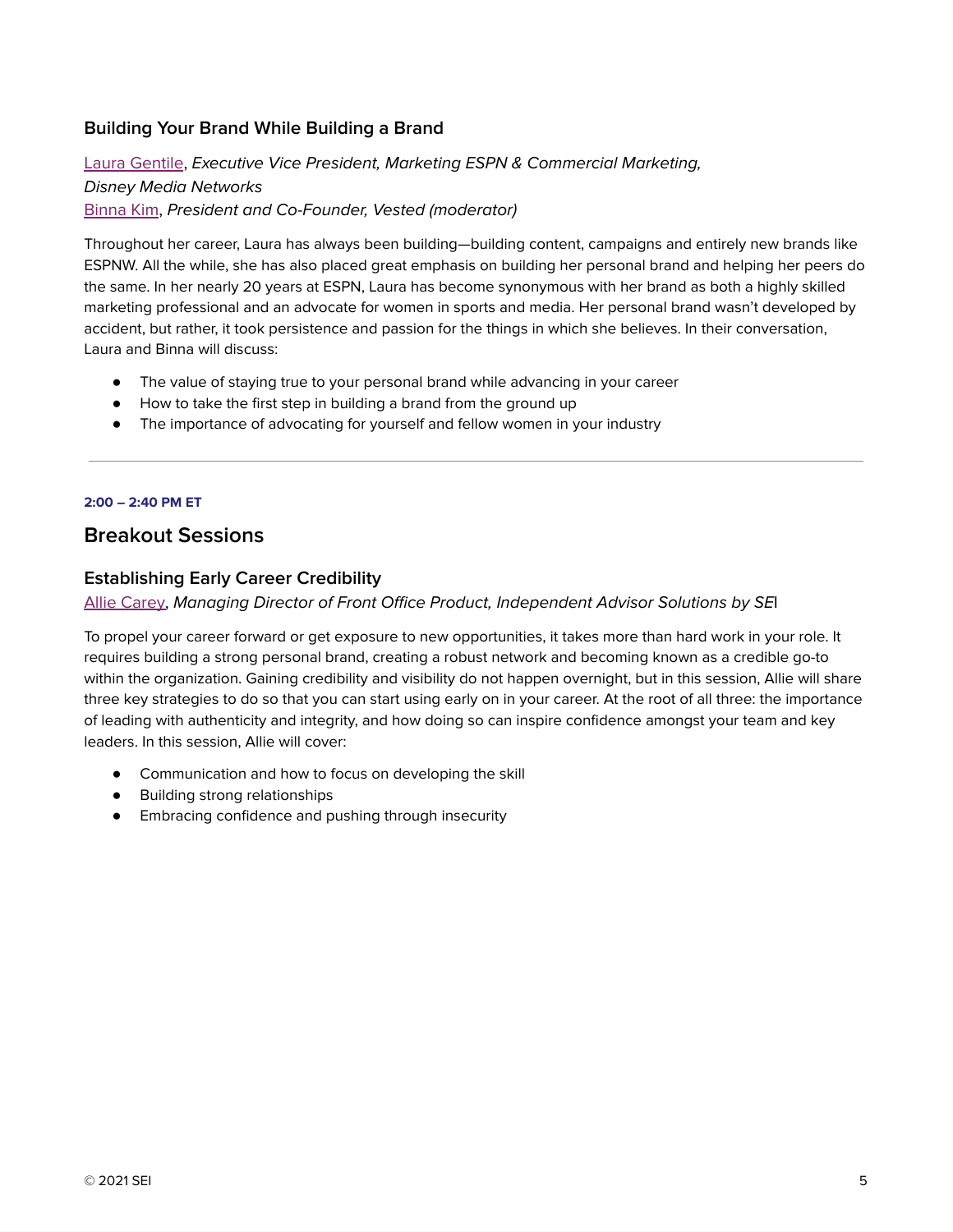# **Pivots and Power Moves**

Lynn [Evans,](https://seiwomensleadershipsummit.com/speakers/#lynn-evans) Director, Women's Leadership Initiative at the University of Delaware [Simon](https://seiwomensleadershipsummit.com/speakers/#simon-otter) Otter, Head of Business Operations, COVID-19 Testing for the U.K. Department of Health and Social Care Katie [Wagoner](https://seiwomensleadershipsummit.com/speakers/#katie-wagoner), Senior HR Business Partner, SEI Steve [Bomberger,](https://seiwomensleadershipsummit.com/speakers/#steve-bomberger) Head of SEI Sphere, SEI (moderator)

Have you ever wanted to change direction but weren't sure where to start? Have you questioned whether taking the risk to make a change is worth it? Join us for a powerful conversation about making career pivots and how we can treat our careers more like a lattice than a ladder. Our panelists will share their stories and what ultimately propelled them to take the fearless leap. In this session, they will discuss:

- Their mindsets leading up to major career moves and the decision-making process that led them to take action
- Reflections on how their own pivot experiences opened doors for further growth opportunities
- Why an appetite for risk, confidence and an open mind are critical ingredients for navigating your career journey

## **Landing Your First Board Seat**

Gay [Collins](https://seiwomensleadershipsummit.com/speakers/#gay-collins), Founding Partner of Montfort Communications Sarah [Francis-Bland,](https://seiwomensleadershipsummit.com/speakers/#sarah-francis) Strategic Relationships Leader, Americas Financial Services Organization, Ernst & Young LLP (EY) Linda [Scavone](https://seiwomensleadershipsummit.com/speakers/#linda-scavone), Director of Risk for SEI Private Trust Company, SEI (moderator)

Is joining a board one of your professional goals—either now or in the future? Whether you're looking for that next challenge, an opportunity to build new skills or a new source of personal fulfillment, serving on a board of directors can be a chance to stretch yourself and make a strategic impact. In this session, we'll discuss the journey to joining your first board and share perspectives on:

- Outlining a strategic plan to find opportunities and the right cultural fit for you
- Crafting your board-specific resume to use in your search
- Getting the lay of the land: how to learn the ins and outs of an organization, get up to speed and find out where you can start contributing
- Leaning into your strengths and crafting your unique value proposition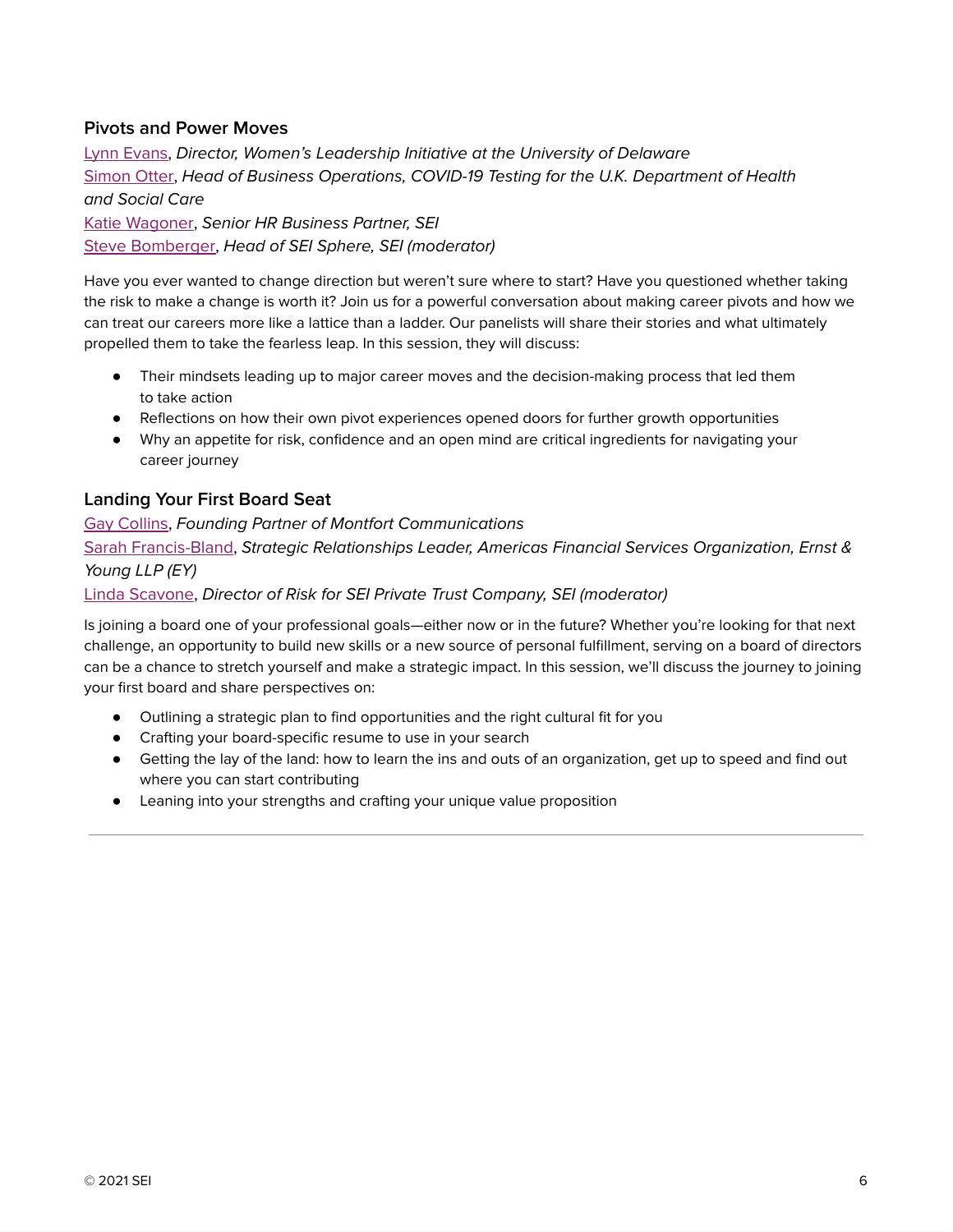# **Thursday, December 9**

#### **8:15 – 8:30 AM ET**

# **Morning Meditation**

Shannon [Gallagher](https://seiwomensleadershipsummit.com/speakers/#shannon-gallagher), Founder of East Coast Sun and Moon & ShannonG.Virtually

## **Fearlessly Manifesting through Meditation**

The benefits of focusing on your breath for 15 minutes are endless, and with an intention like this session, you'll be manifesting all that you desire. You'll be guided through breathing techniques, visualizations, and thoughtful prompts related to successfully navigating your future and following your dreams. This meditation is for beginners. No experience is necessary to start!

#### **8:30 – 9:15 AM ET**

# **Opening Remarks and Keynote**

[Gunjan](https://seiwomensleadershipsummit.com/speakers/#gunjan-kedia) Kedia, Vice Chair of U.S. Bank Wealth Management and Investment Services [Sandy](https://seiwomensleadershipsummit.com/speakers/#sandy-ewing) Ewing, Senior Vice President, Private Banking TRUST 3000®, SEI (moderator)

## **Paving your way: Lessons learned from peaks, valleys and everywhere in between**

From a young age, Gunjan Kedia never shied away from change and opportunities for growth. From starting as one of eight women in her engineering program to relocating from India to pursue an MBA at Carnegie Mellon to building a more than 27-year career in consulting and finance, Gunjan Kedia has consistently pursued new learning experiences, even when she felt different. In fact, she embraced feeling different and learned to turn it into an advantage. Today, Gunjan is recognized as one of the most influential women in finance and a fearless champion of equity, diversity and inclusion in the wealth management industry. She consistently leads with authenticity and uses her voice's power to help break down barriers and pave the way for future generations of leaders.

In this session, Sandy and Gunjan will discuss many of the lessons learned from her personal career path, filled with accomplishments, pivots and learning, and perspectives on:

- Three forms of influence we have as leaders and the power of utilizing them effectively
- How to build up strength, stamina and readiness to ensure you're ready for that next leadership opportunity
- Maximizing mentorship opportunities within your network (and mistakes to never make)

#### **9:15 – 9:30 AM ET**

**Break**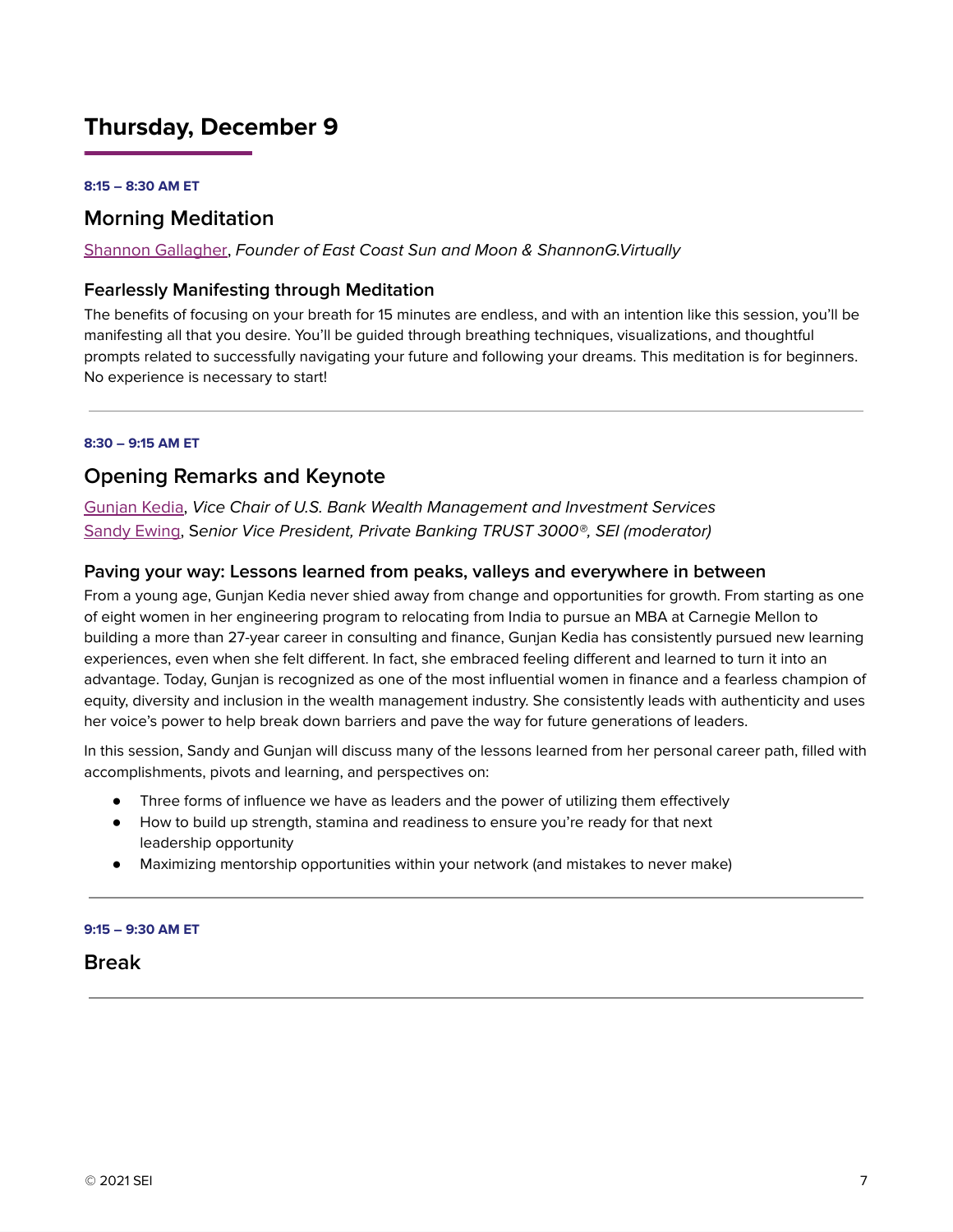## **9:30 – 10:30 AM ET**

# **Three Talks. Three Ideas. One Hour.**

This session is designed with the famous "TED Talks" format. Hear three 20-minute talks.

## **Thinking Outside the Box to Crack the Case**

## Vicki [Humphreys,](https://seiwomensleadershipsummit.com/speakers/#vicki-humphreys) President, HML Group, LLC.

Whether you're working to solve a business problem from your desk, or you're in the field scheming to find the best way to take down a criminal operation, going beyond conventional thinking can help uncover the best solution. Vicki Humphreys, business owner and former FBI agent, has some experience in creative problem solving—and some fascinating stories, too. Prior to starting her own investigation, consulting and advisory group, Vicki spent more than 20 years as a special agent with the Philadelphia office of the FBI, conducting complex, high-profile domestic and international white collar criminal investigations. In her talk, Vicki will share:

- The importance of applying unconventional thinking to solve complex matters
- How to weigh the risk-to-reward ratio before committing to a course of action
- Why perseverance and tenacity are critical ingredients to problem-solving and your long-term career path

## **The Unspoken Truths about Being a New Mother in the Asset Management Industry**

## [Nathallia](https://seiwomensleadershipsummit.com/speakers/#nathallia-pryce) Pryce, Marketing & Distribution, Investment Manager Services, SEI

In this conversation, Nathallia will share her journey of becoming a new mom while maintaining a thriving career in the asset management industry. She will reflect on recent experiences (both before and during the pandemic), describe some of the challenges she discovered, and provide insights on how the financial services industry can make changes to accommodate working mothers—now and in the future. Nathallia will:

- Shed light on some of the obstacles new working mothers face
- Discuss what we can do as industry to provide more support for working mothers
- Share tips on how to find balance with all your responsibilities as your family expands

# **Finding a Culture Fit That's Right for You**

## Alison [Vincent](https://seiwomensleadershipsummit.com/speakers/#dr-alison-vincent-ph-d), Non-executive Director, SEI Investments Europe Ltd. board, SEI

Culture is not one size fits all, and how you define what the "right fit" is for you may change over time. Regardless of where you are in your career, finding a culture where you can be your authentic self at work can drastically increase your happiness and help you reach your full potential. In this session, Alison will share:

- How to discover what you love and what you don't like when it comes to cultural fit
- Three principles that guided her early career decision-making
- Strategies to assess culture before joining a new team or organization